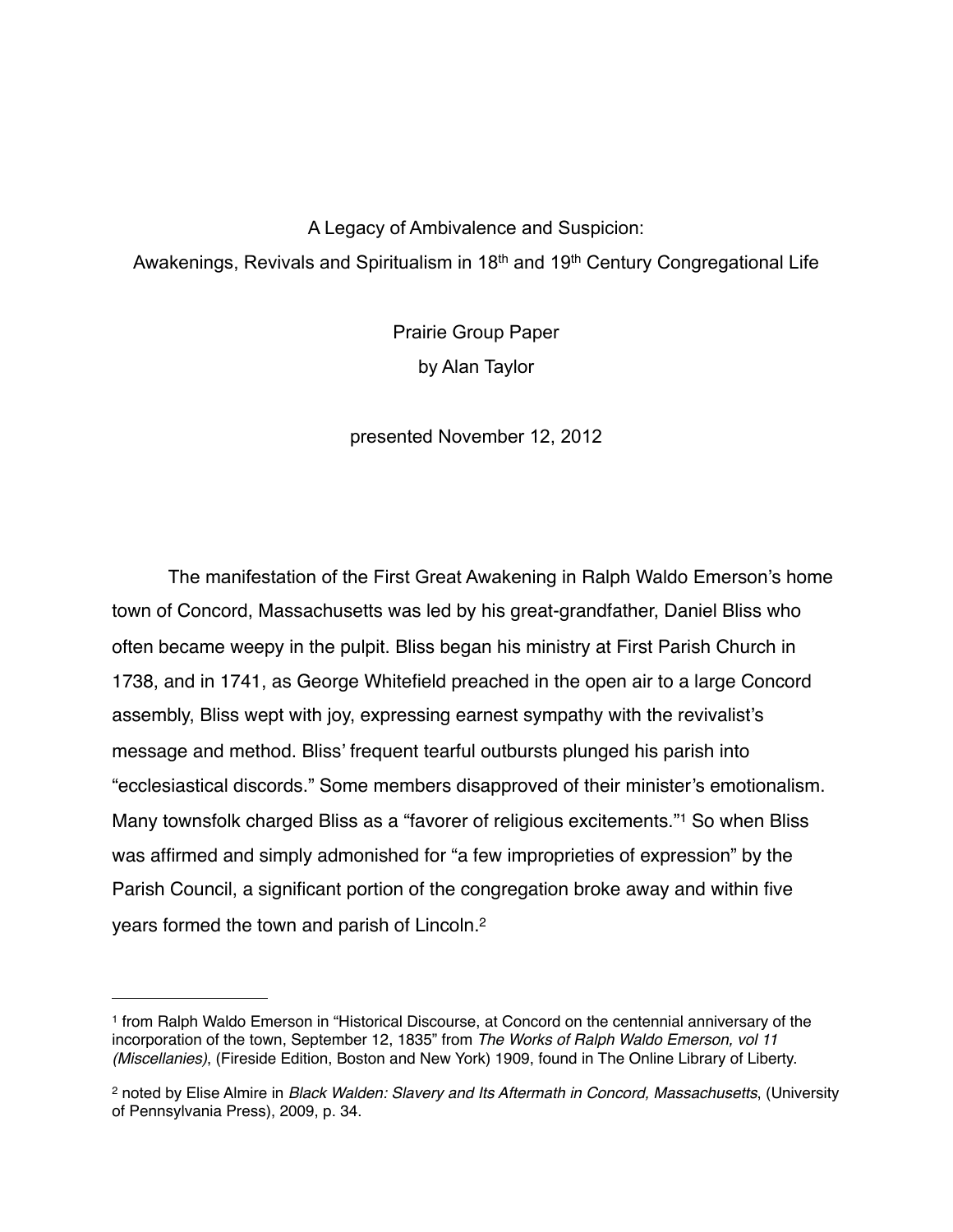Ralph Waldo Emerson recounted this history in 1835 for Concord's bi-centennial celebration. Reflecting upon this religious revolution that embraced the role of emotional experience in corporate worship as a sign of the presence of God's love, Emerson struggled with how the Unitarianism in his own era had become "corpsecold."Describing the ecclesiastical trial of his great-grandfather, he marveled at Bliss' piety. To make matters worse, two other great-grandfathers of Emerson – Joseph Emerson and Samuel Moody – were also New Light clergy supportive of the revival's emotionally expressive approach to religion.<sup>3</sup> Emerson must have queried: how did his family's church become "an icehouse"?[4](#page-1-1) But he could not answer such questions because Emerson, himself, ended up abandoning the religious tradition he spent his life trying to renew.

Five historical trajectories will help us understand how the fired up legacy of Emerson's own Unitarian heritage devolved into a big chill liberal religious tradition Emerson both railed against and inspired. First, Jonathan Edwards, Charles Chuancy and the First Great Awakening. Second, John Wesley, the Second Great Awakening, and the rise of the shout tradition and the American camp meeting. Third, Emerson's Transcendentalism. Fourth, Spiritualism. And fifth, the Holiness Movement and the Birth of Pentecostalism. By means of these studies I will demonstrate that Ralph Waldo Emerson, who wanted to be the prophet of change, became the champion of retreat because he abandoned the hearth of his tradition: the church.

Our contemporary struggles with corporate and personal displays of religious affections are in no small part Emerson's unintended legacy because he has given us "a legacy of ambivalence and suspicion" not only towards exuberant expressions of emotion in matters of faith – but also our congregational life.

<span id="page-1-0"></span><sup>3</sup> Phyllis Cole, *Mary Moody Emerson and the Origins of Transcendentalism: A Family History*, Oxford University Press, 1998, p. 16.

<span id="page-1-1"></span><sup>4</sup> Perry Miller, Errand into the Wilderness, Belknap Press of Harvard Univ Press, 1956, p. 199.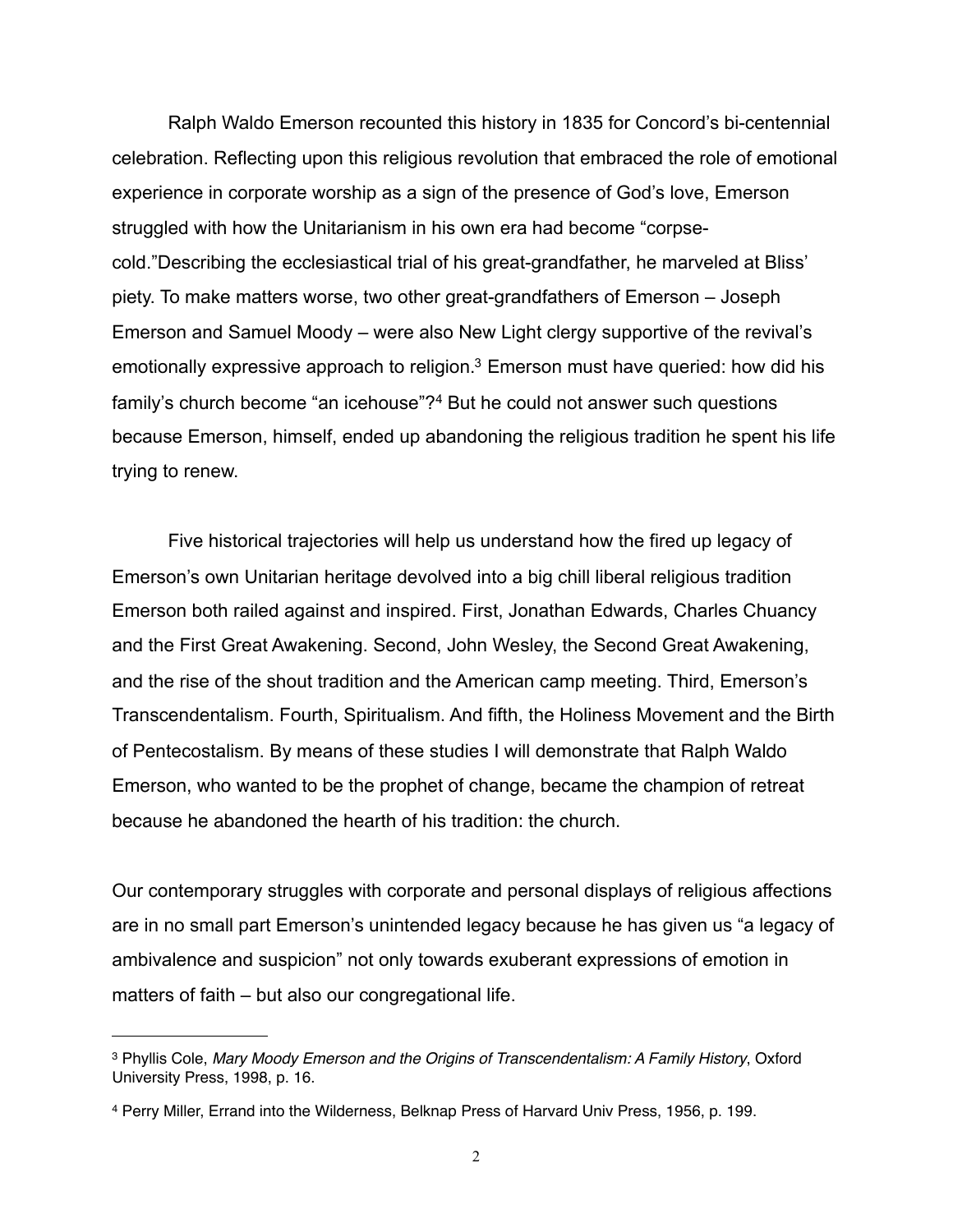### I. Jonathan Edwards and the First Great Awakening

Jonathan Edwards was the intellectual generator of the revival known as the First Great Awakening. His Northampton congregation quickly grew with hundreds of converts, some of whom swooned and fell down during worship with fits and visions. In explaining the phenomenon, Edwards emphasized the importance and power of immediate, personal religious experience for ordinary folk. Although reluctant to suggest such displays of religious affections were necessarily marks of the holy spirit, he argued that anyone could be touched by God's grace. While it is easy to imagine Edwards screaming about sinners in the hands of an angry god, he preached with a gentle, emotive voice that quietly yet powerfully led individuals to his inexorable conclusion: human beings are dreadfully lost without the grace of God.<sup>[5](#page-2-0)</sup> This dawning of evangelical Christianity ushered in an emotional connection to faith that fostered prayerful introspection and personal commitment to new standards of morality.

Up until then, God spoke through the Bible interpreted by learned clergy, but now not only the established church but the established order, particularly in New England, was challenged by the newly embraced extemporaneous and enthusiastic preachers who inspired experiential, democratic communities of faith where God could potentially speak through anyone. "Enthusiast" became a pejorative applied to any religious person or preacher who demonstrated or stirred up an excitement of the emotions. In the first comprehensive dictionary of the English language (1755), Samuel Johnson defined enthusiasm as "a vain belief of private revelation; a vain confidence of divine favour or communication.["6](#page-2-1) Enthusiasm originally meant inspiration or possession by a divine afflatus or by the presence of a god. *Afflatus* signifies, first, a sudden rush of creative impulse or inspiration often attributed to divine influence, and, second, a breath or blast of wind, deriving from the Latin meaning to have been blown or breathed upon.

<span id="page-2-0"></span><sup>5</sup> George M. Marsden, *Johnathan Edwards: A Life*, 2003, p. 224.

<span id="page-2-1"></span><sup>6</sup> Samuel Johnson, *The Dictionary of the English Language*, 1755, p. 563,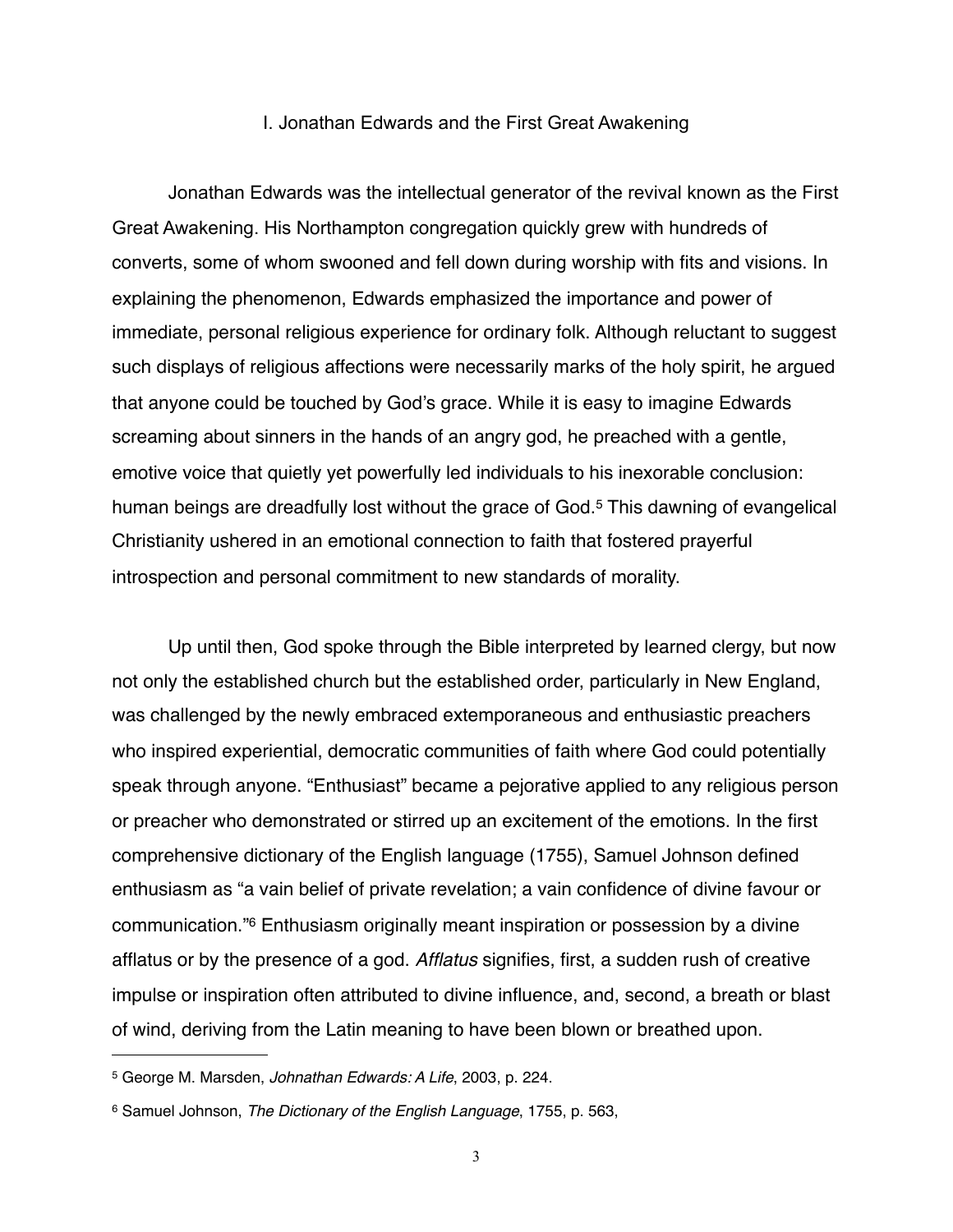#### I.1 Charles Chauncy and the First Great Awakening

Charles Chauncy, who served Boston's First Church from 1727 to 1787, both approved and disapproved of enthusiasm in religious experience. It was good so long as it was restrained. Unrestrained, it was anathema. Chauncy thus, on the one hand, articulated the establishment church's perspective that "the enthusiast mistakes the workings of his own passions for divine communications, and fancies himself immediately inspired by the Spirit of God, when all the while, he is under no other influence than that of an over-heated imagination."[7](#page-3-0) For Chauncy, "real religion" was sober, calm, reasonable, providing an ethic of character building and self-cultivation. Associating real religion with order and false (enthusiastic) religion with disorder, he deemed the enthusiast's certitude as an abandonment of reason that resulted in the decay of moral character.

But on the other hand, Chauncy was a far more complex religious leader than as he is often represented today. Through rigorous argument he came to question original sin and instead affirm the capacity of human beings to participate in their own salvation. He held that an uplifting change of heart was integral to the process of spiritual maturation and affirmed the value of emotion, just as long as one's feelings didn't override the faculties of reason. He saw the work of the Spirit to be "savingly wrought" not just on one's heart but over the whole individual, transforming one's entire life.<sup>8</sup> Chauncy didn't disagree with Edwards that human beings are lost without God's grace; his disagreement was with Edwards' contention that human beings aren't capable of participating in their own spiritual transformation.

<span id="page-3-0"></span><sup>7</sup> Ann Taves, *Fits Trances and Visions*, Princeton University Press, 1999, p. 22.

<span id="page-3-1"></span><sup>8</sup> Thandeka, "Love Beyond Belief," Prairie Group Paper 2009, p. 7.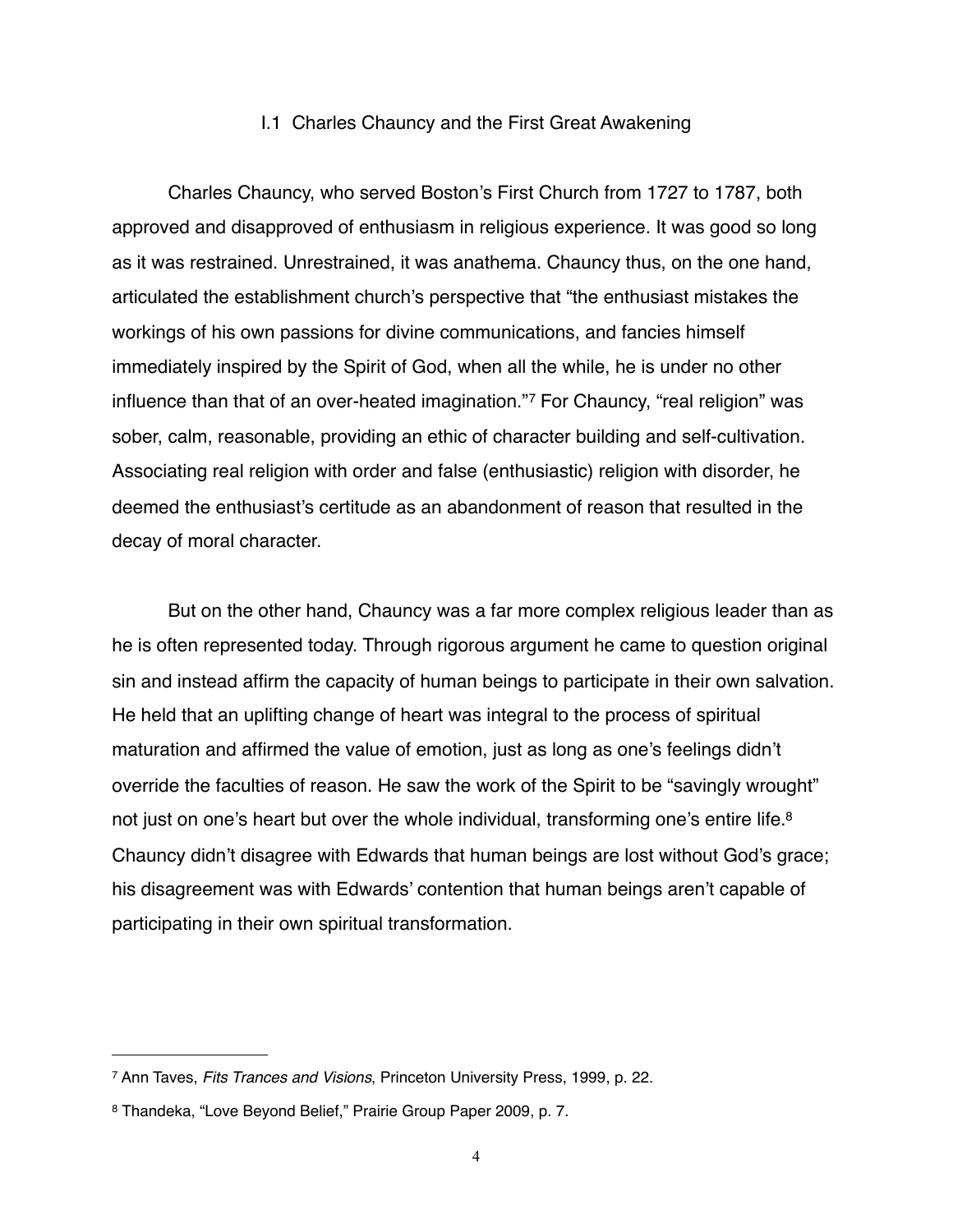When Chauncy wrote the first universalist tract in America in 1765, $9$  he delayed publication for two decades, for fear he would appear supportive of what he deemed were poorly educated itinerant preachers spreading their Universalist faith through emotionally charged revival-like gatherings. However, his vision of heaven was far from the egalitarian, communal view developed by early Universalists[.10](#page-4-1) Instead, Chauncy's vision for religion served as a significant basis for Unitarianism, providing a legacy of not only a faith in reason among cultural elites that raised suspicions of emotional outbursts and reports of direct religious experience but also a profound social restraint that led people to distance themselves from and distrust their emotional experience.

It is well worth noting here that in 1779, when John Murray founded the Universalist Church of Gloucester, the town taxed the members to support the standing order parish. When property was seized for the payment of taxes, Murray joined a lawsuit to recover it, and in 1786, the Universalists won the settlement and "dissenting" churches suddenly became a greater threat to the established order. George DeBenneville had already been preaching Universalism for over four decades, cultivating a field that would soon see hundreds of congregations founded, often by itinerant preachers who were highly rational folks, just of a different social class than the "Old Light" or "Old Brick" Unitarians like Chauncy. Universalism thrived thanks to the itinerant preachers such that by a century after Murray's arrival, Universalism was arguably the sixth largest denomination in America. They did not initially shy away from the emotions of the heart. Early Universalist preachers called people into a communal experience of love. Community piety was a hallmark of early Universalism. Unitarians, on the other hand, held firm at a fraction of a percent of the population but never grew.

<span id="page-4-0"></span><sup>9</sup> Entitled: *The Mystery hid from Ages and Generations, made manifest by the Gospel-Revelation: or, The*  Salvation of All Men: The Grand Thing aimed at in the scheme of God, London, printed for C Dilly, 1784.

<span id="page-4-1"></span><sup>10</sup> Ann Lee Bressler, *The Universalist Movement In America, 1770-1880*, Oxford University Press, 2001,. p. 13.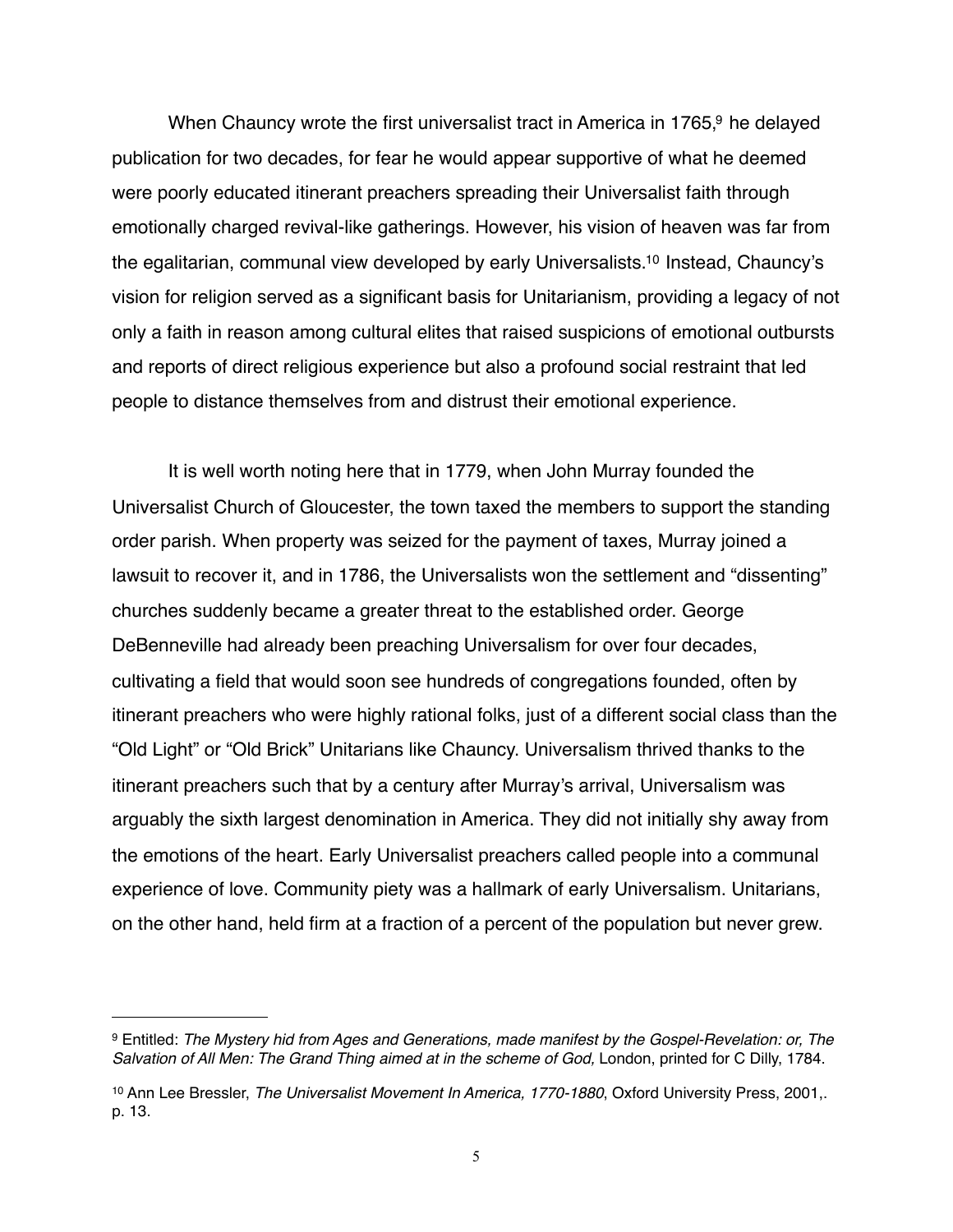Their hearth, despite tremendous cultural and material resources among their membership, did not generate the necessary heat.

> II. John Wesley, the Second Great Awakening and the Rise of the Shout Tradition and Camp Meeting

In 1738, as Bliss began his pastorate in Concord, on the other side of the Atlantic, John Wesley felt his "heart strangely warmed" following a tumultuous decade of seeking God's grace. In 1729 at Oxford, his younger brother Charles founded the Holy Club, a weekly meeting of students, including George Whitefield, gathered to systematically live a holy life. Fellow students derided them as "Methodists" given the orderly way of conducting their lives. In 1735, John Wesley and his brother Charles set out as missionaries for Savannah, Georgia. During the voyage a storm broke the ship's mast; as the Englishmen screamed in terror, the Moravian settlers on board sang hymns and prayed. Wesley longed for similar depth of faith to experience and share, but his Georgia mission went miserably and ended with a humiliating trial alleging that he'd broken off a marriage proposal.

Once back in England exhausted and depressed, he tearfully and joyfully experienced God's love in a conversion experience he readily described to others. Less than a year later, he experienced a second highly emotional conversion that provided assurance that he, albeit still prone to sin, was on the path towards Christian perfection. He called this second experience sanctification. Precluded from preaching in most churches, Wesley--on Whitefield's encouragement--took to the open air and discovered he could reach folks unlikely to enter a church. As people sought and had experiences that moved them to commit themselves to a more holy life, Wesley created "bands," or small groups, for people to participate in, complete with sets of rules and vetted lay leaders. Sometimes called "class meetings" 5 to 12 people gathered where those seeking listened to testimony from those who had already experienced conversion and sanctification.

6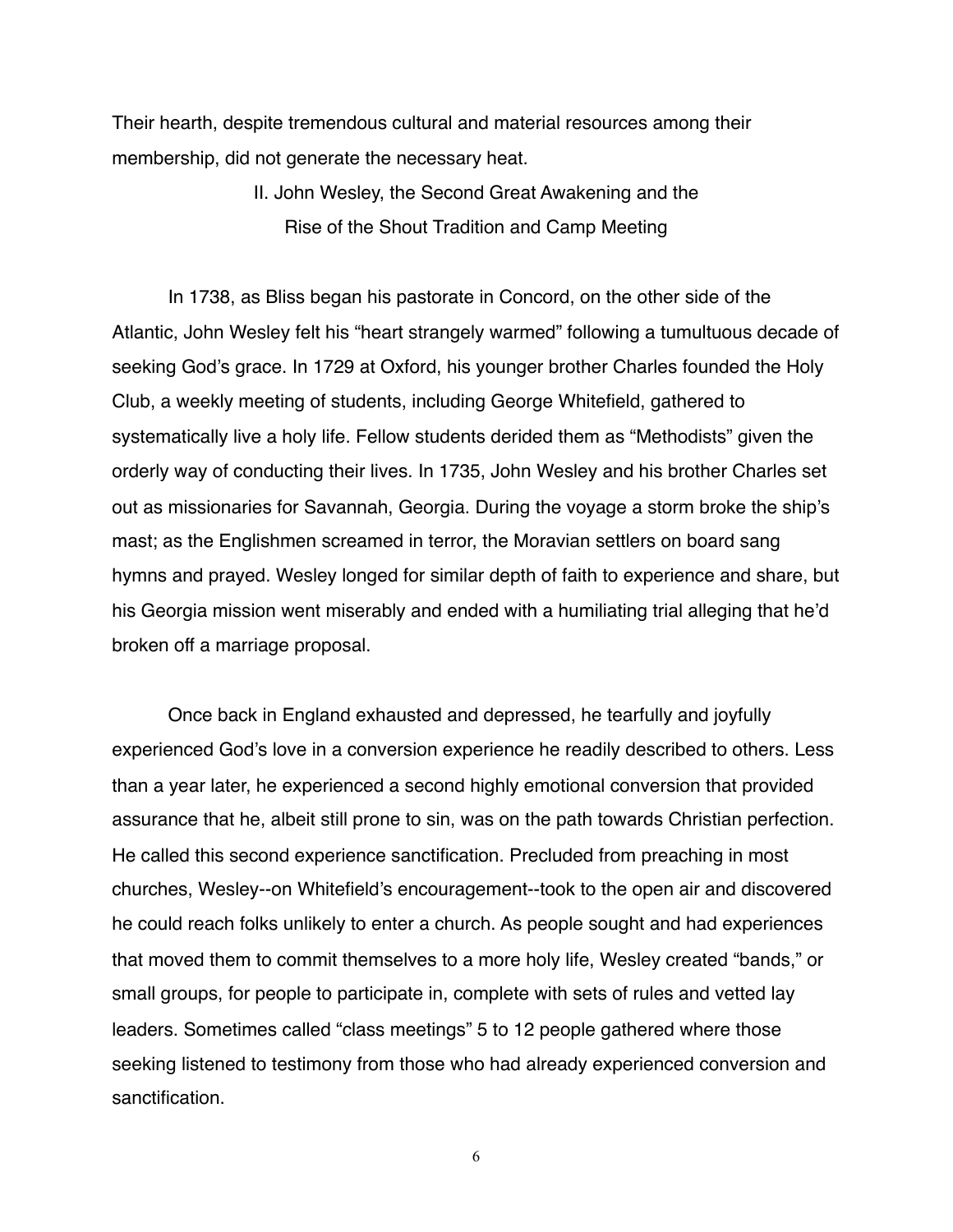Thus did the First Great Awakening become a transatlantic phenomenon, though it would be another half century before Wesley's teachings would grow like wildfire in the newly formed United States as part of the Second Great Awakening.

### II.1 The Rise of the Shout Tradition and American Camp Meeting

Originally articulated by Wesley as a process, the sanctification experience quickly became understood in the American colonies as an emotional state of holiness one entered by faith at a definable moment in time. Because followers of Wesley gathered together in small groups, their sanctification experiences often occurred during intimate, prayerful class meetings. By the American Revolution, this coaxing toward holiness through sanctification had taken root in Virginia.

The Virginia revivals of the 1770s and 1780s developed as thoroughly interracial affairs[.11](#page-6-0) Seeking the experience of holiness/sanctification, Methodists were observed "panting and groaning for pardon," or "entreating God, with strong cries and tears to save them from the remains of inbred sin, to sanctify them throughout." "Some would be seized with a trembling, and in a few moments drop on the floor with streaming eyes, and all were lost in wonder, love, and praise.["12](#page-6-1) At times the congregation would "raise a great shout" that could be heard for miles around. Early American Methodists often were referred to as "shouting Methodists."[13](#page-6-2)

As circuit riders penetrated every corner of frontier and society with this boisterous religious movement, the emotionally expressive worship of this new fiery sect connected with the temper of rough frontiersmen, African slaves, and some native

<span id="page-6-0"></span><sup>11</sup> Ann Taves, Fits Trances and Visions, Princeton University Press, 1999, p. 78.

<span id="page-6-1"></span><sup>12</sup> Vinson Synan, The Holiness-Pentecostal Tradition, Eerdman's Publishing Co., 1971, p.9.

<span id="page-6-2"></span><sup>13</sup> Taves, p. 76.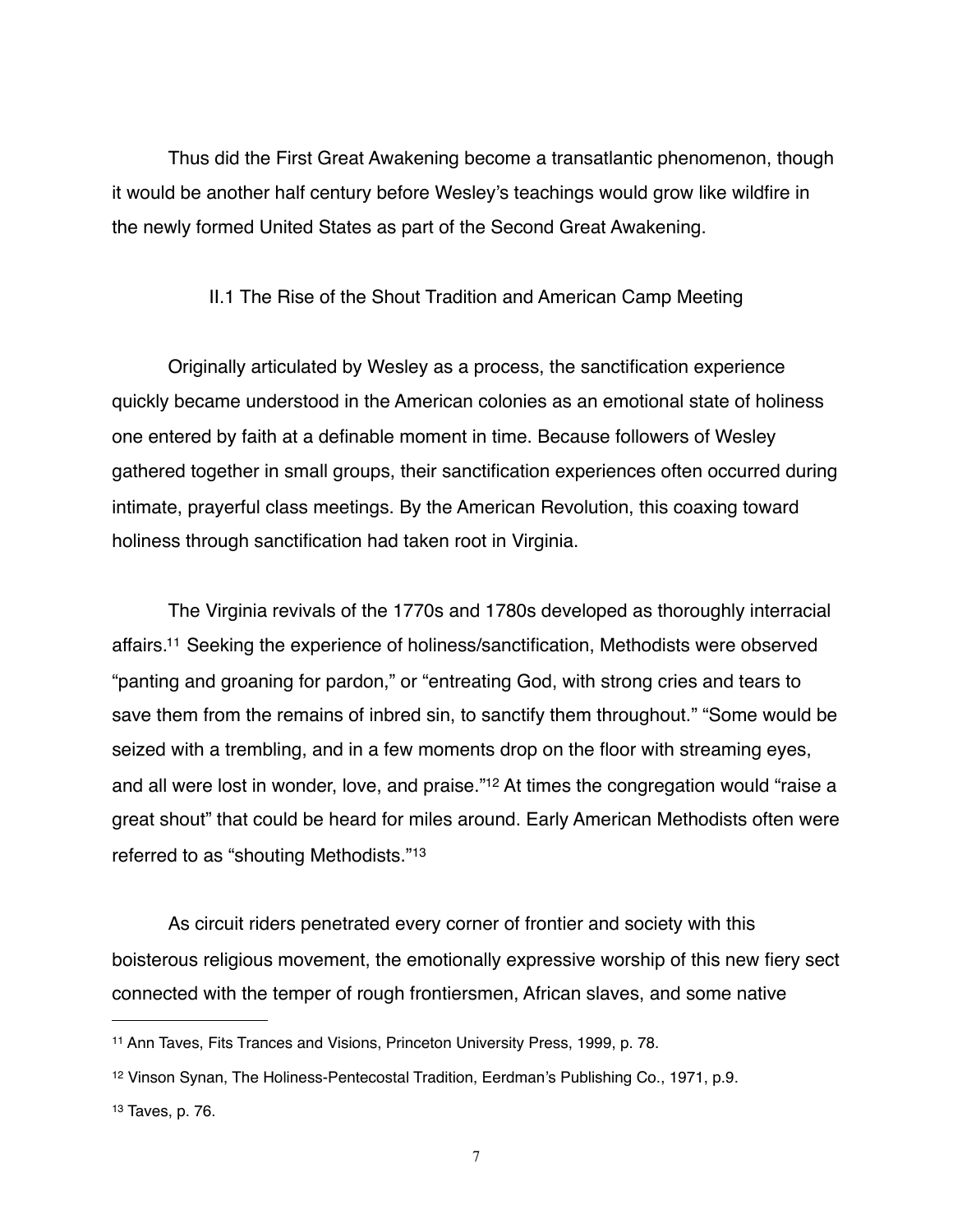Americans[.14](#page-7-0) Shouting wasn't restricted to the Methodists. The Separatist tradition of the Baptists was similarly multi-ethnic in its make-up and likely multicultural in its practices from the start[.15](#page-7-1) The shout tradition was, a tradition "they [Europeans and Africans] made together. What this means is that the sacralization of certain kinds of experience within Christianity developed in an interracial and more importantly a multicultural context.["16](#page-7-2)

The emergence of the shout tradition was shaped thus not only between preachers and people, but also, as evidence from the Virginia revivals suggests, by the interaction between mourners and shouters[.17](#page-7-3) The power of God often "came down" in the prayer meetings before preachers arrived. Preachers often complained of losing control of preaching services, not simply because people cried out or shouted, but because the people transformed them into prayer meetings, turning their attention away from the preacher to pray for family and friends.

Shouters assumed that mourners and those in the throes of conviction needed their prayers in order to be saved. This assumption reflected both the Wesleyan emphasis on spiritual development as a communal process and the traditional African emphasis on knowing the Spirit through the dynamic rhythmic interaction of individuals within a group.

The impact of the African performance tradition reached well beyond singing to preaching and dance. Evangelists were obliged to develop a more interactive preaching style. Songs often moved into speech and vice versa, and the entire performance could be shot through with the rhythms of call-and-response or verse and chorus. As

<span id="page-7-0"></span><sup>14</sup> Synan p. 11.

<span id="page-7-1"></span><sup>15</sup> Taves, p131, relying on Albert Raboteau and David Wills.

<span id="page-7-2"></span><sup>16</sup> Taves, quoting Michel Sobel, p. 80.

<span id="page-7-3"></span><sup>17</sup> Taves p. 103.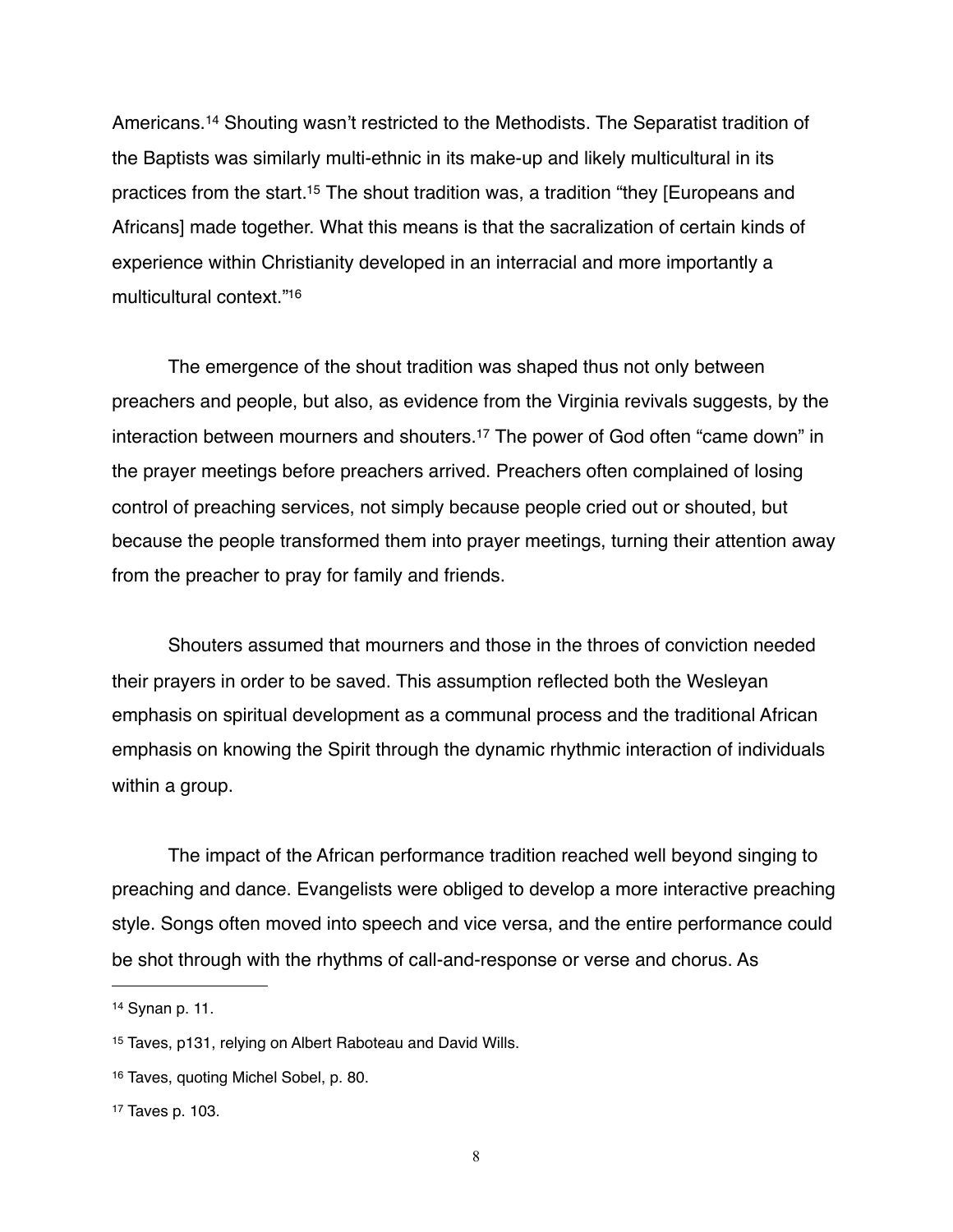musicologists point out, African music, because of its emphasis on polyrhythm and calland-response, is typically the product of a group interaction[.18](#page-8-0) Consideration of African religious influences suggests we shift our mode of viewing away from the actions of individuals--the preacher, the convert, the shouter--to the interaction among people in a group.

It was in this communal, experiential context that the camp meeting exploded into existence at Cane Ridge, Kentucky in 1801. After three years of revival preaching by various sects, Methodist John McGee sparked something completely new when, while preaching, he was overcome and "shouted and exhorted with all possible energy" and the floor was "covered with the slain" while "their screams for mercy pierced the heavens."[19](#page-8-1) Camp meetings quickly became a significant part of American religious life. Lasting up to five days, with revival preaching day and night, camp meetings witnessed whites, blacks, men, women and persons of many denominations taking turns exhorting would-be converts. It was an egalitarian phenomenon where participants prayed for those around them.

Thus the point. Anyone at any time could receive the holy spirit. When repentant sinners were asked to approach the "anxious bench," they sat with all eyes on them until conversion experiences descended, often with sensational involuntary movements such as falling down as if dead, barking like dogs, and experiencing "the jerks." In the light of blazing campfires hundreds of sinners would fall "like dead men in mighty battle." In some services entire congregations would be seized by the "holy laugh," an ecstasy that could hardly be controlled. In some locales, curiosity and excitement drew daily crowds from 10,000 to 25,000.

<span id="page-8-0"></span><sup>18</sup> Taves, p. 105.

<span id="page-8-1"></span><sup>19</sup> Synan, p. 41.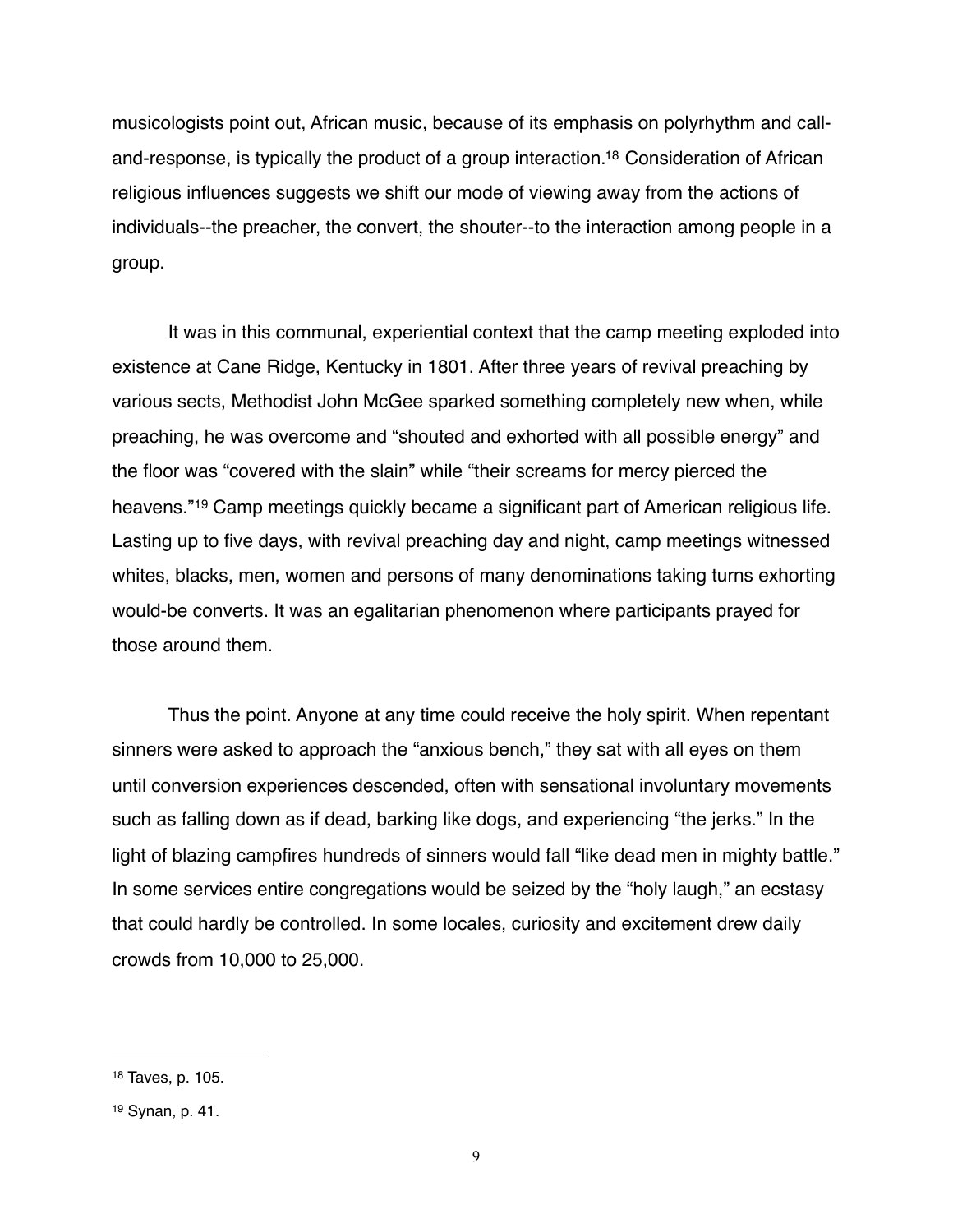Ironically, the logistics for making "disorderly" worship possible became meticulously planned. Camping areas were assigned based on church, city, and race. Law enforcement committees formed to promote camp rules and prevent theft and "courting" improprieties. Methodist Bishop Asbury noted in his journal that over 400 Methodist camp meetings occurred in 1811. By 1830, however, the more frenzied aspects of the revival had been tamed; by the 1840's cabins replaced the tents and sites became summer vacation camps.

## 2.3 Universalism

Universalists spread their faith by itinerant preaching like the Methodists and Baptists, but without camp meetings. Universalist evangelism, often overlooked by scholars of the Second Great Awakening,<sup>20</sup> sought to remove the scales of irrationality and affirm faith grounded in love rather than fear, all the while promoting an egalitarian, communal vision. Universalist evangelists often set up their gatherings as debates or opportunities to affirm arguments for Universal salvation. Largely antagonists of evangelicalism with its Calvinist underpinnings, Universalists didn't fervently pray to transform each other but instead relied on reason to "convert" others.

The rise of Universalism in late eighteenth century reflected the desire to maintain a communal faith in opposition to the individualism that increasingly characterized social and religious attitudes in New England. Universalist itinerant preachers found fertile ground for their evangelism both in the subsistence farm societies throughout New England and the more urban areas as they "spoke of a community of love in ways that echoed the solidarity of tight-knit journeymen's societies and the mutuality of the larger working-class community."[21](#page-9-1)

<span id="page-9-0"></span><sup>20</sup> Sydney Ahlstrom, *A Religious History of the American People* vol. 1, p. 548.

<span id="page-9-1"></span><sup>21</sup> Bressler, p. 22.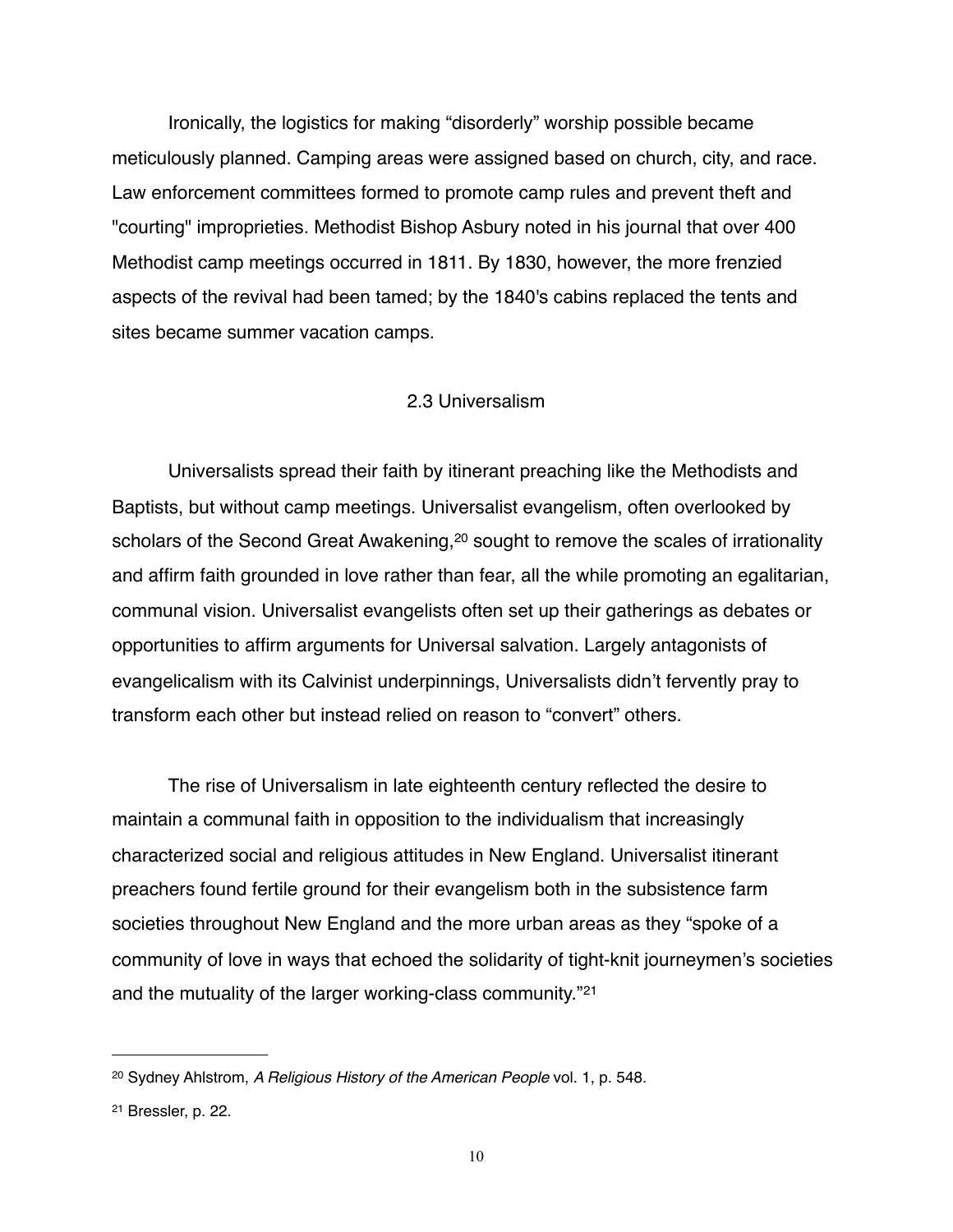A major part of Universalism's appeal through the first half of the nineteenth century was its proponents' reputation for contentiousness. Yet early Universalism had a profound communal piety that served the local congregation but thwarted broader organization[.22](#page-10-0) As Universalists grew in numbers and influence, the initial focus on piety turned to ushering in the Kingdom of God. Their influence wasn't only among their own- a large number of Methodists adopted a near universalist stance, making Universalism less of a radical and unique religious perspective than it had been. The Methodist practice to provide small bands for its members to experience intimacy and ultimacy within congregational life gave the Methodists a sustaining institutional organizational power that served their continued flourishing. Universalists on the other hand underwent significant change, morphing its message and appeal to the culture at hand. "In no other religious movement do we witness so dramatically the shift from an eschatological and communally oriented faith to an openended, progressive sensibility centering on individual personality."[23](#page-10-1) This change opened up a profound longing for emotional engagement as we will see.

# III. Emerson's Transcendentalism

One hundred years after Bliss began his pastorate in Concord and Wesley had his warming heart conversion experience, Emerson delivered his Divinity School Address. He spoke more eloquently than other Unitarians about cultivating an experiential religion that honored human experience; but he advocated a personal religion without congregational life. Self-reliance was his method, and human perfection his goal. For him, each human being harbors the seeds of knowledge and truth within if only human beings would wake up to their true nature; no mediation through grace required, only the inborn capacity to intuit the deeper truths of one's experience.

<span id="page-10-0"></span><sup>22</sup> Bressler, p. 83.

<span id="page-10-1"></span><sup>23</sup> Ann Lee Bressler, p. 8.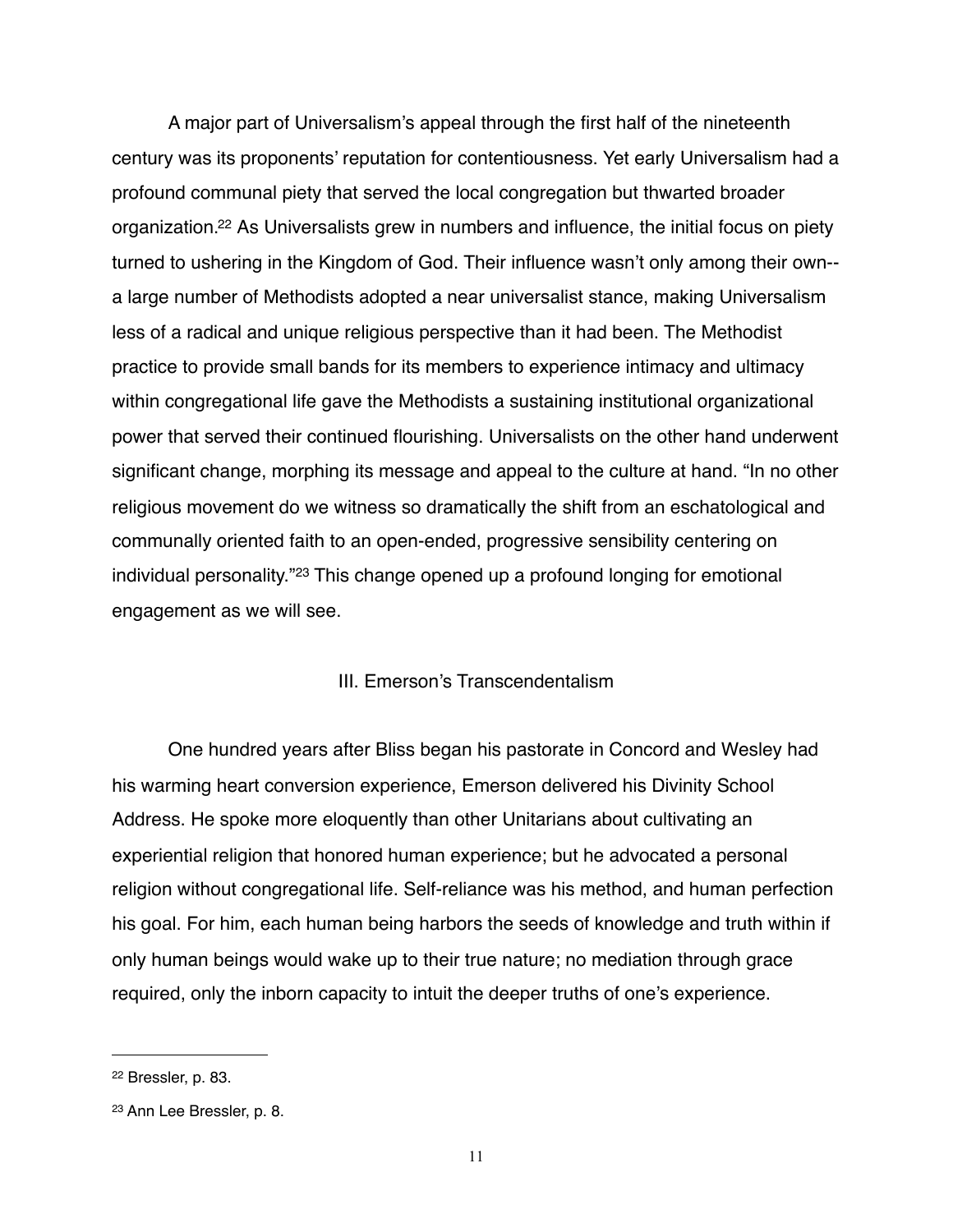Emerson's aunt Mary Moody Emerson had fired his appreciation for the "old religion" by recounting, with devotion, stories she heard from her elders told about Daniel Bliss, Samuel Moody, and Joseph Emerson. There is arguably a continuity of a visionary and ecstatic mode in New England religious thought originating with the Puritans and extending through Edwards to Emerson.[24](#page-11-0)

Mary Moody Emerson's social memory shot through with adoration of their clergy kin provides a compelling link between these two religious geniuses[.25](#page-11-1) Without her, Emerson would not have written so glowingly of great-grandfather Bliss and his ecclesiastical trial: "His answer to one of the counts breathes such true piety that I cannot forbear to quote it." The allegation: a prayer for himself as a mediator between God and his people. "To this Mr. Bliss replied, 'In the prayer you speak of, Jesus Christ was acknowledged as the only Mediator between God and man; at which time, I was filled with wonder, that such a sinful and worthless worm as I am, was allowed to represent Christ, in any manner...["26](#page-11-2)

With his aunt's influence, Emerson's transcendentalism should not be understood as simply a rebellion against Unitarian rationalism but a recasting of the earlier emotional religion of the New Lights. Out of his longing for a renewed ecstatic religious vision, he reformulated new spirit-filled ways of faith; however, he failed to spawn a sustained revival as did Edwards or Wesley because he walked away from congregational life. Instead his influence would be cultural, as he provoked a sustained anti-revival, encouraging private reflection over shared experience in a congregational context.

<span id="page-11-0"></span><sup>24</sup> Perry Miller, "From Edwards to Emerson" in *Errand into the Wilderness*,

<span id="page-11-1"></span><sup>25</sup> Cole, p. 18.

<span id="page-11-2"></span><sup>26</sup> Emerson, "Historical Discourse."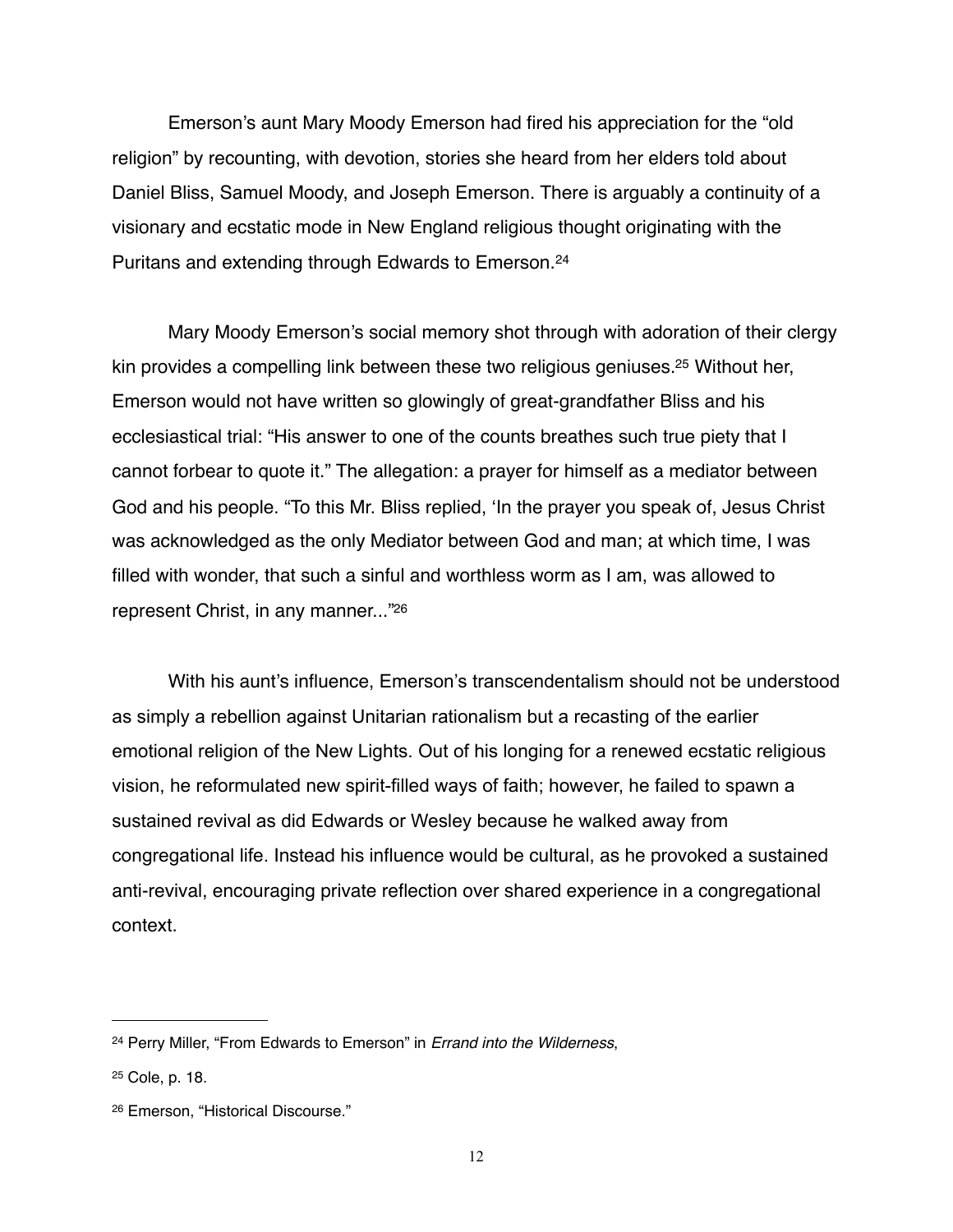Emerson left the ministry because, in part, he was opposed to serving communion. "Jesus did not intend to establish an institution of perpetual observance,"[27](#page-12-0) Emerson insisted. But Jesus intended to establish a community of perpetual participation and commitment. He said, after all, "Where two or three are gathered in my name, there I am in the midst of them.["28](#page-12-1) Emerson distanced himself from the emotional experience of being in religious community. He abandoned the conflicts that come with such participation. Instead Emerson focused on the development of ideas and summarized his doctrine as the infinitude of the private man. Even with his intellectual peers, he often eschewed the commitments of religious community. With George Ripley, Emerson once mused about the creation of a university of the spirit, suggesting that along with himself, Hedge, Parker, and Alcott ought to serve as rotating teachers. When Ripley took the plunge to live out their shared idealism and warmly invited Emerson to participate in Brookfarm, Emerson wrote Ripley a short, cool note to say his temperament wouldn't allow him[.29](#page-12-2)

## IV. Spiritualism

Rituals to commune with spirits of the dead became vastly popular in the 1850s among our Universalist forebears and, to a lesser extent, Unitarians and Quakers. The spiritualist revival promoted a distinct experiential religion through circles, Sunday lectures, and camp meetings, that affirmed God's providence, human destiny after death, and the relationship between Heaven and Earth. "Many saw spiritualism as a rejection of superstition and supernaturalism and an endorsement of the universal application of natural law and evolution--even to the afterlife.["30](#page-12-3) For those no longer

<span id="page-12-0"></span><sup>27</sup> Ralph Waldo Emerson "The Lord's Supper" from *Uncollected Prose*

<span id="page-12-1"></span><sup>28</sup> Matthew 18:20, King James Version.

<span id="page-12-2"></span><sup>29</sup> Richardson p. 343

<span id="page-12-3"></span><sup>30</sup> John Benedict Buescher, *The Other Side of Salvation*, Skinner House Books, 2004, p. ix.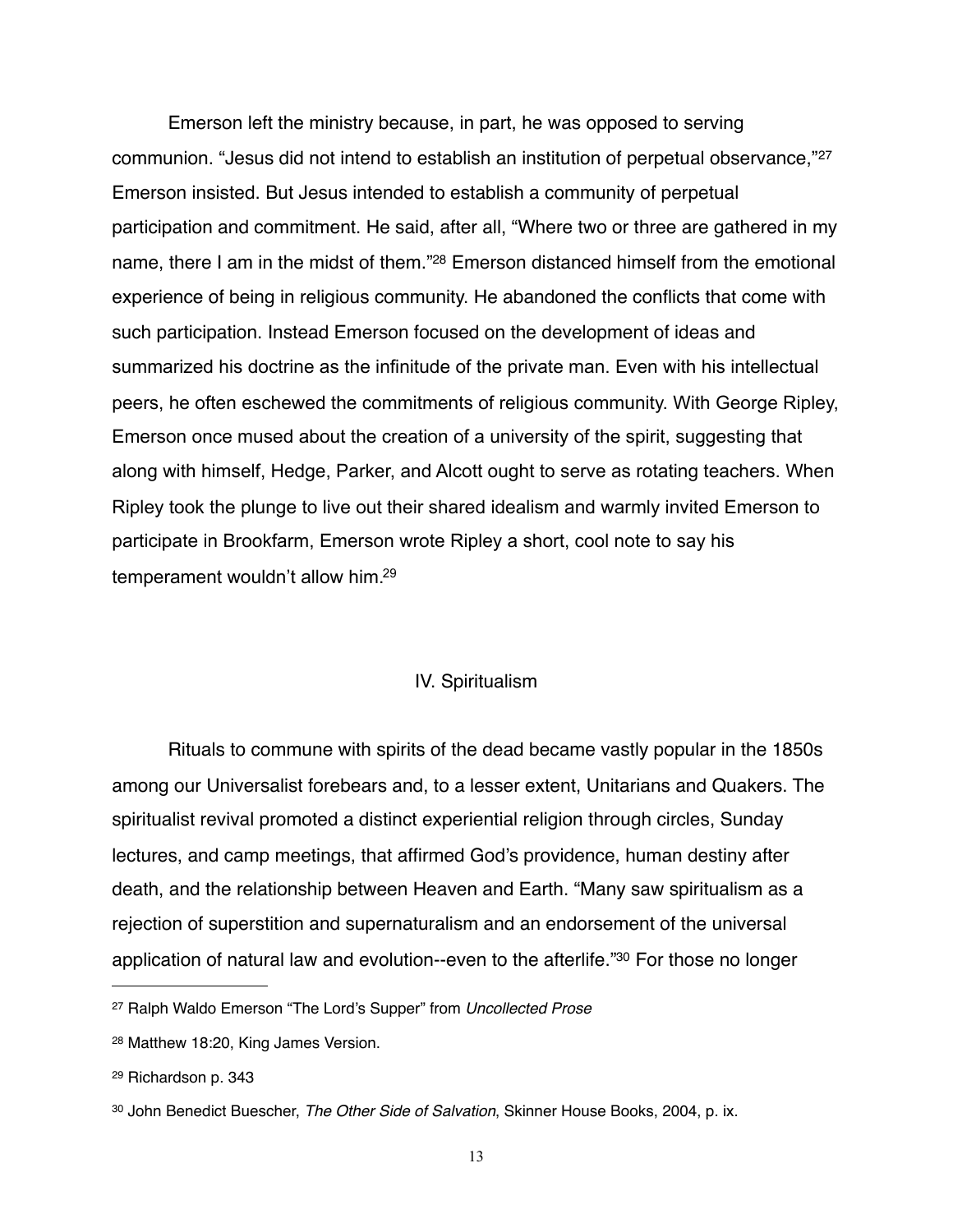convinced by the "evidences" of Christianity, Spiritualism provided "scientific" evidence of religious truth while encouraging skeptics to become "investigators" to observe "demonstrations" of the truth of Spiritualism produced under "test conditions" in the seance room. Contemporaneous scientific discoveries such as electricity appeared no more credible.

Spiritualism became intertwined with the reform goals of Adin Ballou; the celebrated champion of nonviolence and founder of Hopedale presided over the first two national gatherings of spiritualists. Many Universalists, like Ballou, conceived of spiritualism as a form of rationality. Wrote Ballou,

I am a Spiritualist because I regard Spiritualism as a great help in the promulgation of free discussion. There are thousands of questions on the subject of religion, science and philosophy, which must be discussed, but could never be solved by any method mankind possessed prior to the birth of modern Spiritualism. ... Man's eternal destiny was a mere fancy; the essential religious truths were mere baseless whims. The time has come when religion and reason must be married.<sup>31</sup>

Spiritualists' radical vision for the reformation of society paralleled the extreme individualism of their religious practice.

Spiritualist faith challenged institutional religion asserting that the Spiritualist's truth came directly to the individual without mediation by minister, Bible, or church[.32](#page-13-1) For many, Spiritualism was a natural extension of Transcendentalism. "While the American public flocked to Emerson's lectures and were inspired by what he said, few of them responded by joining communes or becoming Transcendentalists. Instead, they

<span id="page-13-0"></span><sup>31</sup> Adin Ballou as quoted in Braude p. 64.

<span id="page-13-1"></span><sup>32</sup> Braude 56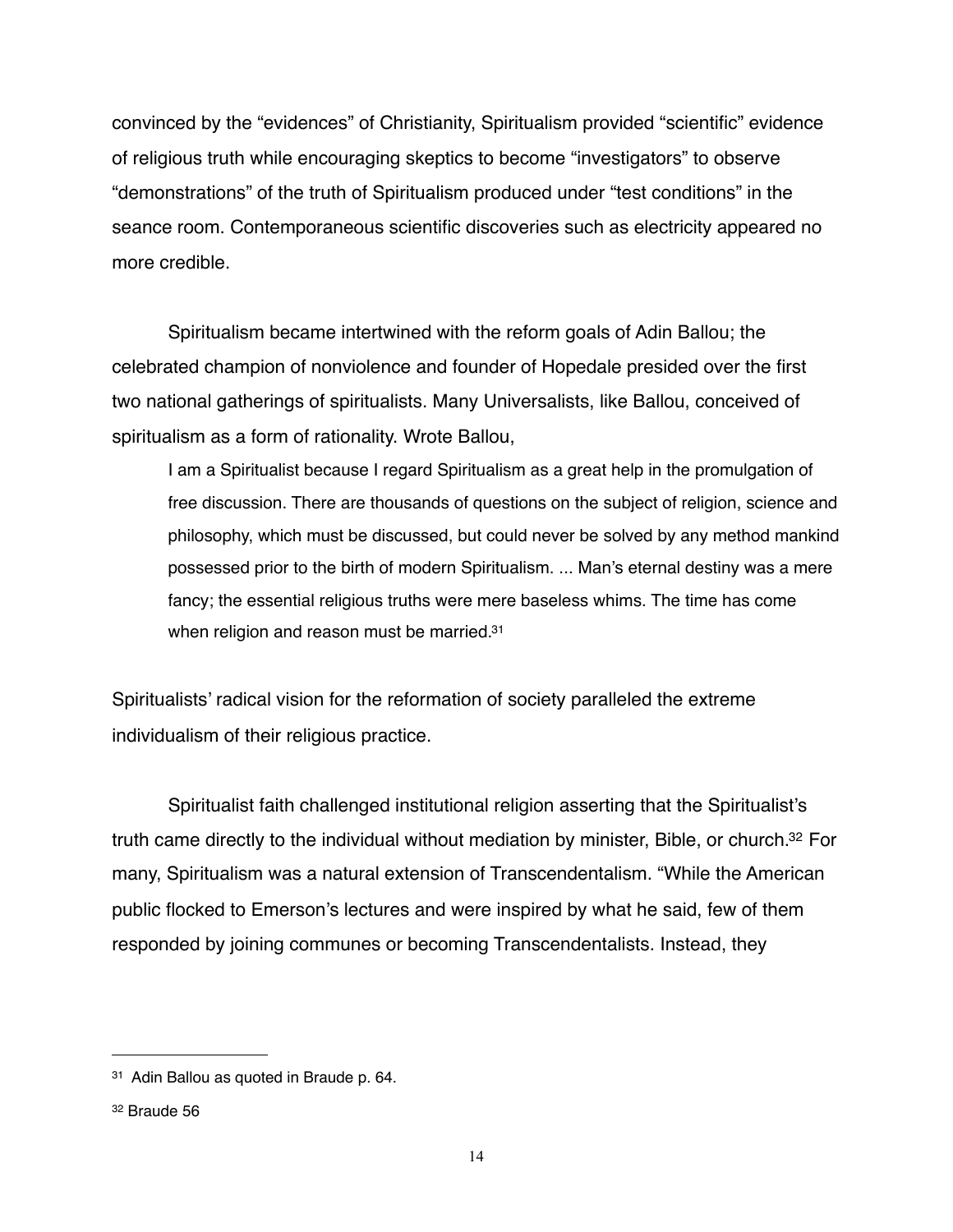followed his lectures with visits to séances, where the power of Emerson's ideas helped fuel the movement he despised.["33](#page-14-0)

Yet "Spiritualism formed a major--if not the major--vehicle for the spread of advocacy for women's rights in the mid-nineteenth century."[34](#page-14-1) Also bringing together many of those who formed the backbone of the abolitionist movement, spiritualism affirmed the individual personality as well as the capacity for human beings to participate in their own earthly salvation. Theodore Parker wrote in 1858, "Spiritualists are the only sect that looks forward, and has new fire in its hearth; they alone emancipate themselves from the Bible and the theology of the church while they also seek to keep the precious truths of the Bible, and all the good things of the church."[35](#page-14-2)

Universalists and to a lesser extent Unitarians and Quakers were more susceptible to spiritualism's pull than other religious traditions for several reasons. First, there was a strong emotional engagement in Spiritualism's "rational" gatherings. Second, they provided circles in which members could participate, as well as their own form of camp meetings. Third, with religious underpinnings so individualistic, spiritualism ushered in a mass temporary mooring for religious liberals who longed for an alternative to evangelicalism yet longed to ground their emotional experience in quasi-community. Fourth, Spiritualism was a welcome respite from the emerging orthodoxy struggles as Universalists removed the liberty clause from the Winchester Profession and Unitarians struggled with requiring a creedal test and remaining a Christian denomination.

When spiritualism went out of vogue, Universalism was forever changed. Along with Unitarianism, it developed what Universalism had originally resisted--a moralistic

<span id="page-14-0"></span><sup>33</sup> Braude p. 45

<span id="page-14-1"></span><sup>34</sup> Ann Braude *Radical Spirits: Spiritualism and Women's Rights in Nineteenth Century America*, Beacon Press, 1989, p. xx.

<span id="page-14-2"></span><sup>35</sup> Buescher, p. 140.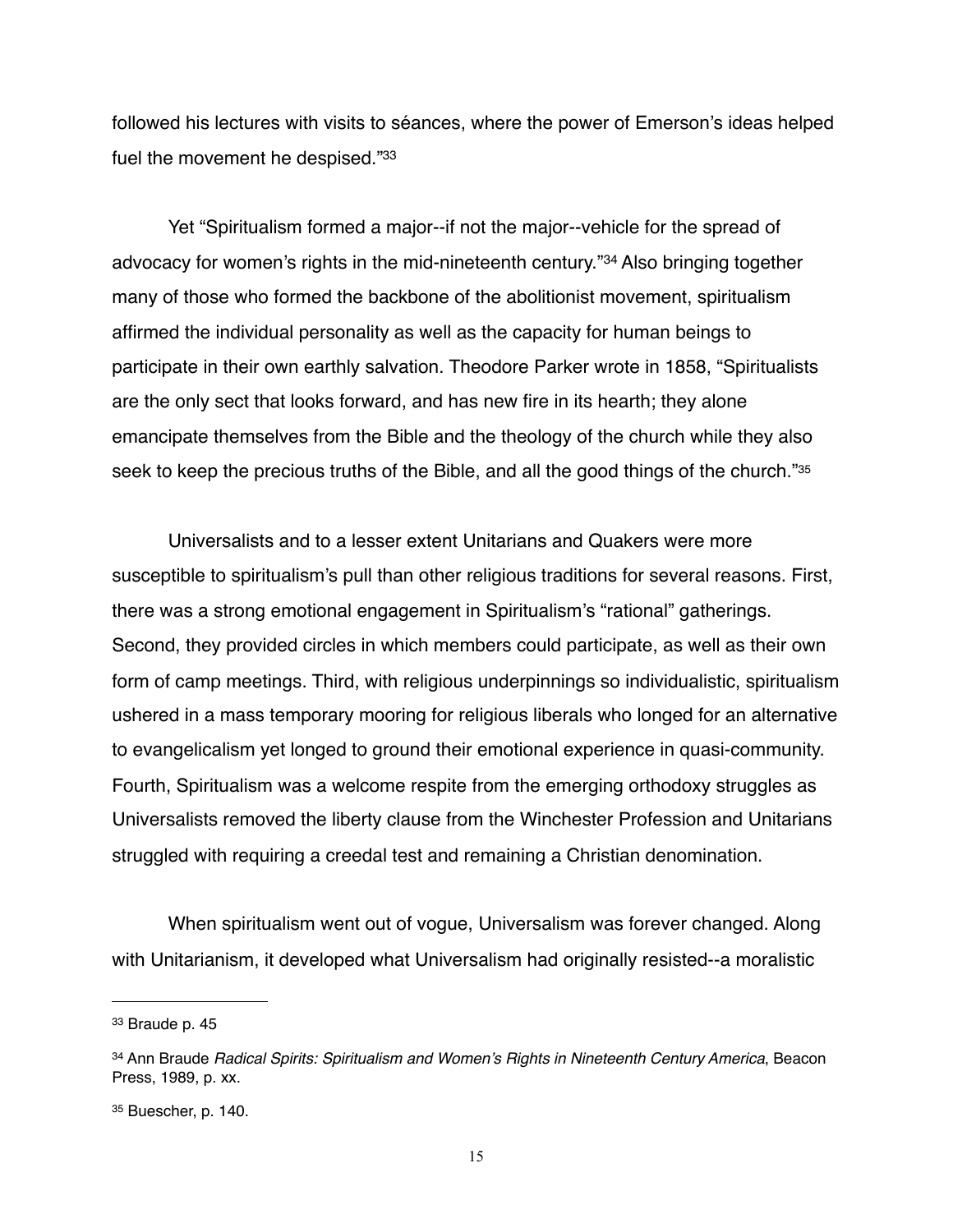focus as both traditions now were obsessed with negating bad doctrine and struggled with identity. Instead of being a tradition that provided a communal experience of love, Universalism now sought to discern right belief.

At the heart of spiritualism was the poignant emotional experience of keeping alive the love and memory of lost loved ones. If Adin Ballou hadn't lost his beloved son, Hopedale would have unfolded quite differently. Although the experience of losing a child was common, the bereavement was no less intense. Similarly, if the Civil War hadn't claimed so many young men, spiritualism wouldn't have been nearly as buoyed by emotionally bereft folks wanting to know what happened to their beloved sons, fathers, brothers, and husbands.

Communities (usually Universalist) that dedicated resources to spiritualism ended up irrelevant. Efforts among spiritualists to organize floundered. While the sixth national convention of Spiritualists was poorly attended in 1869, thousands of people flocked to the far more entertaining Spiritualist camp meetings located on scenic lakes or beaches with newly built cabins and assembly halls.<sup>36</sup> Without cultivating any institutions of consequence, Spiritualism declined in the 1870s as the experiential religious movements of Theosophy, Christian Science, and New Thought emerged in its stead.

## V. The Holiness Movement and the Birth of Pentecostalism

American Methodism claimed the primary home of the early holiness movement, as the Methodist General Conferences of 1824 and 1832 issued urgent calls to the faithful to lay greater stress on holiness, fueled by an emphasis on Wesley's original writings. By 1840, as "the perfection of man" had become a central theme of American social, intellectual, and religious life, the holiness tradition was sometimes called

<span id="page-15-0"></span><sup>36</sup> Braude 174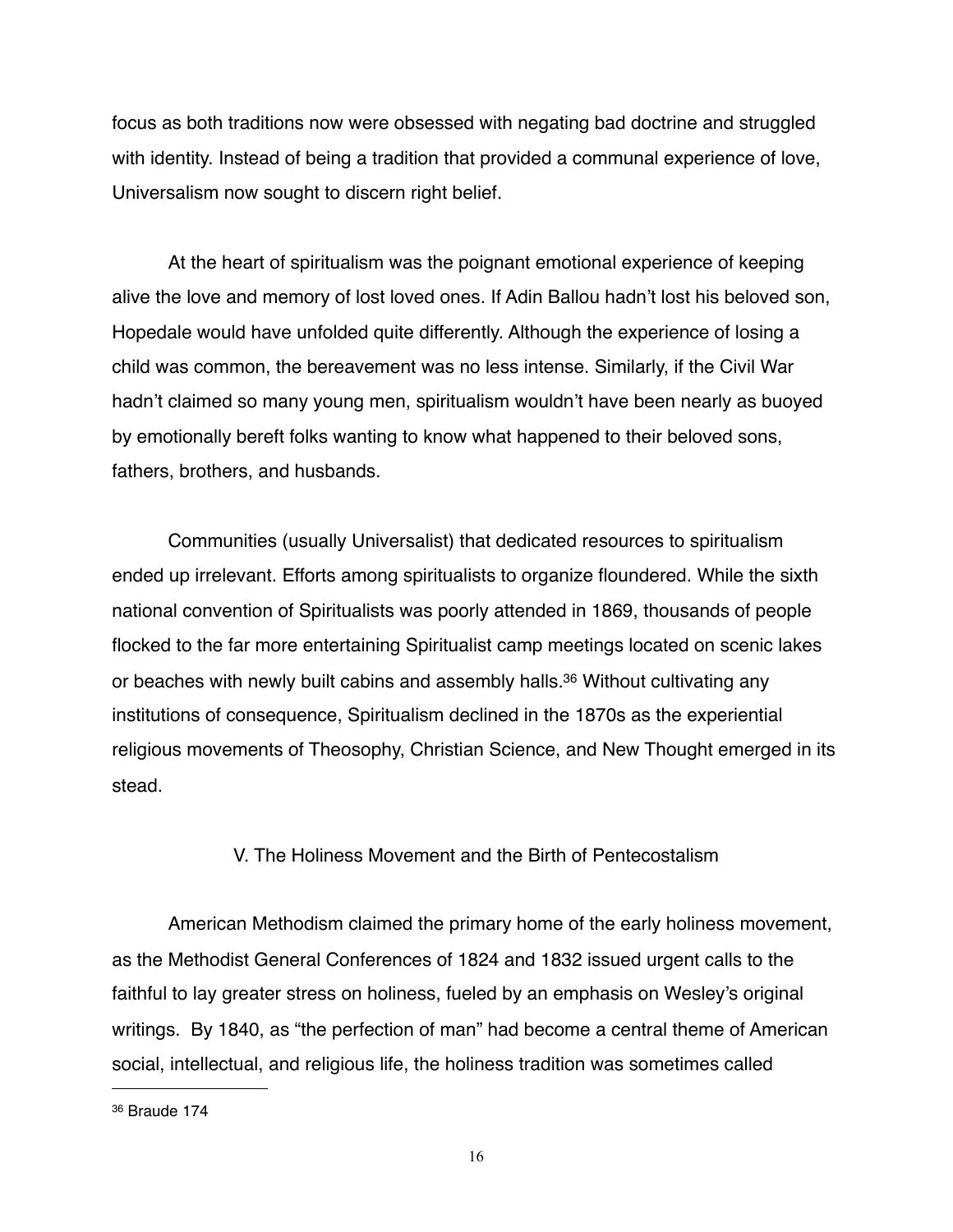"evangelical Transcendentalism." The nation's leading Baptist evangelist within the holiness camp wrote, "The ideals to which Emerson and Henry David Thoreau aspired on a highly sophisticated level, plain men of the time sought at a Methodist mourners' bench or class meeting." [37](#page-16-0) However, there was a vast difference between the two, the most telling is the role of communal worship.

As the camp meeting faded from the American scene in the 1840s, a new generation of holiness ministers, often self-appointed, provided seekers the promise to experience sanctification. Phoebe Palmer, the most prominent of them, took up the holiness torch and held Tuesday Meetings for the Promotion of Holiness. Hundreds of preachers and laymen from various denominations flocked to her home to hear of the "shorter way" of achieving the perfection and ecstasy that early Christian saints had taken lifetimes to achieve. By placing "all on the altar," she taught, one could be instantly sanctified through the baptism of the Holy Ghost. This was not the kind of holiness that the Methodists intended to ignite.

In the 1870s, as younger educated Methodist and Baptist ministers brought in robed choirs, organs, building plans for beautiful churches, and a more urbane following, many older churchmen lamented the loss of old institutions, such as the class meeting, the camp meeting, and the plainness of dress. Renewed calls to holiness broke out. National Holiness Camp Meetings were held. The schism between denominational bodies and an "independent" holiness movement split largely along class lines. The exception was in the South where many educated ministers led the holiness charge in the wake of Reconstruction. The Methodists ended up rejecting the Holiness movement largely on the grounds that holiness teachings are "semi-Pelagian" and offer a "do-it-yourself" form of salvation.

<span id="page-16-0"></span><sup>37</sup> Synan 19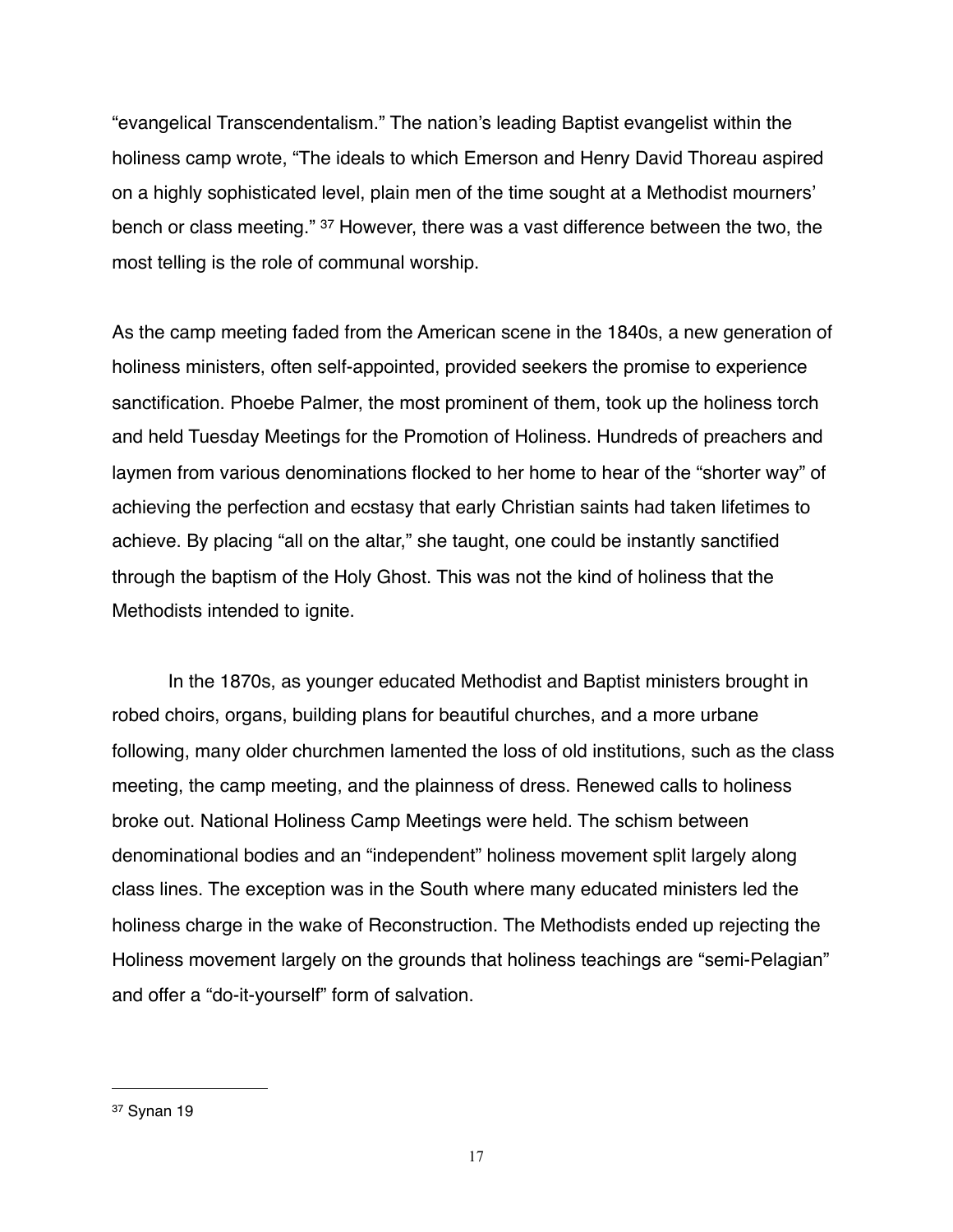As the Holiness Movement reached its peak in 1890, the Social Gospel emerged and deeply affected all the major churches, but none as deeply as the Methodist Church. The Third Great Awakening witnessed two branches of revival activity that characterized this split between Methodism and the Holiness tradition: a revival of reform-minded religion and the birth of pentecostalism for whom poverty, inequality, and unequal distribution of wealth weren't the greatest sins, but rather the iniquities of the theater, ball games, dancing, lipstick, cigarettes, and liquor. [38](#page-17-0) Consisting of primarily people among the lower classes, the holiness and Pentecostal movements also recoiled from what more liberal churches embraced: Darwinism, higher criticism, and ecumenism.

From the perspective of community, members of the Holiness-Pentecostal tradition at the turn of the century participated as a matter of survival and to hold their lives together, whereas the social gospel movement brought a broad spectrum of people together who found meaning in their lives by devoting themselves to the betterment of others.

From 1895 to 1905, the holiness movement fragmented into more than 20 denominations, instead of forming one large group. Why? As a movement of experiential religion, theirs also relies largely on a radical individualism that foments anti-authoritarianism and anti-institutionalism. When all sorts of folks claim authentic revelation, it's hard to coordinate them together.

Among the most radical adherents of the holiness movement, Charles Parham began teaching that one isn't saved until baptized by the Holy Spirit, characterized by falling down and speaking in tongues or effecting divine healing. In 1905, Parham's student William Seymour traveled to Los Angeles where his preaching inspired the Azusa Street Revival. Worship was interracial with music and impromptu preaching. No

<span id="page-17-0"></span><sup>38</sup> Synan, p. 47.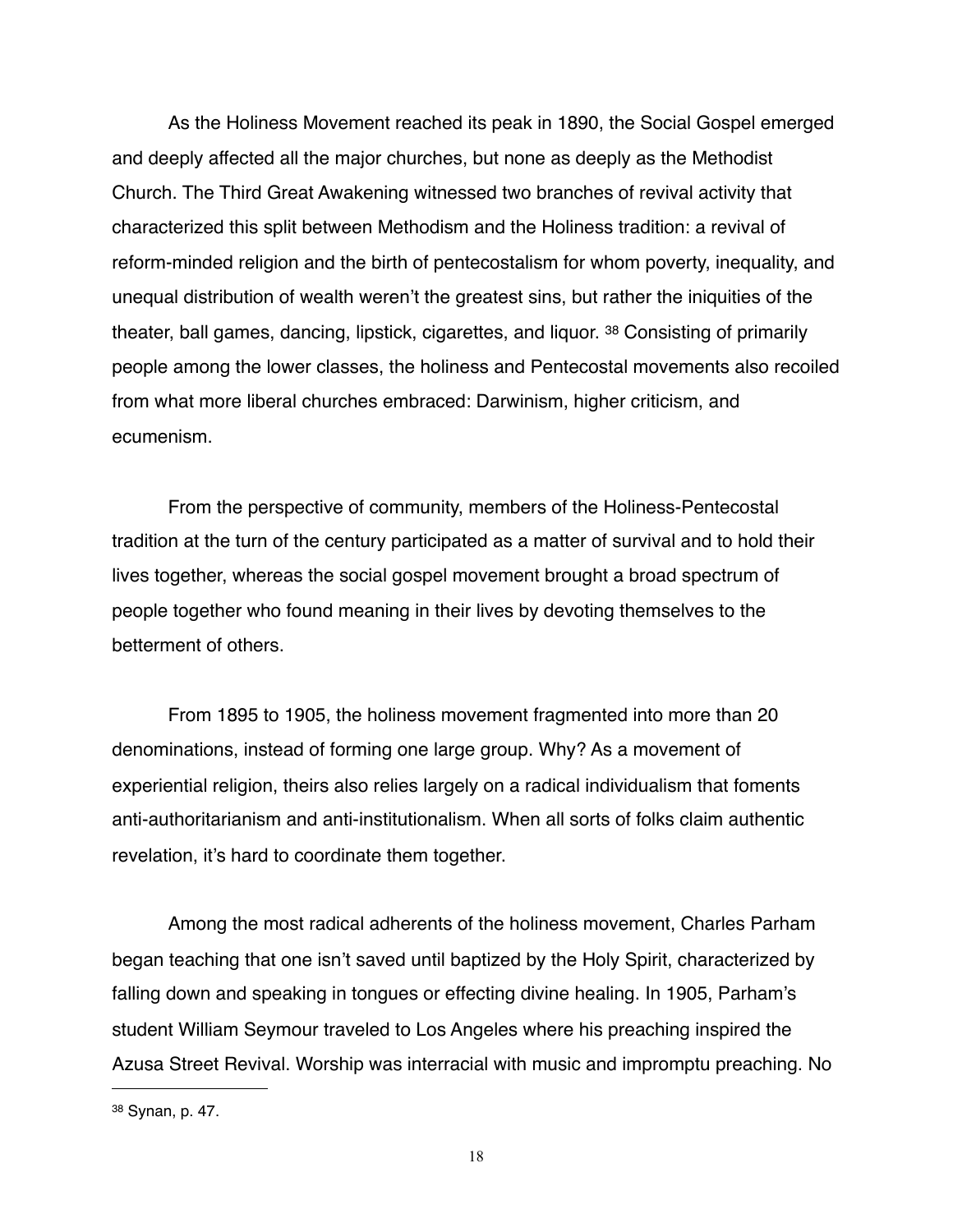order of service. People rose to testify as the spirit directed them, often falling down and speaking in tongues. This revival at Azusa Street is considered the birth of Pentecostalism. The signature of this new movement was to draw together people in intense emotional experiences within a community dedicated to caring for its own.

By 1914, theological unity eluded the Pentecostal movement, and the experiment of racial integration ended. Yet, the attraction to this full-throated spirit-filled religious form amidst dozens and later hundreds of denominations would become the fastest growing religious movement by the end of the twentieth century.

At this time, Unitarians proclaimed "onward and upward forever" and Universalists struggled to curb their movement's precipitous decline. Both traditions now encouraged people to experience the holy in private, if at all. The evangelical and holiness-pentecostal movements, on the other hand, experienced the sacred in communal settings, providing intensely community focused religion because religion was an integral and central part of their lives. But when religious community becomes optional, it is easy to walk.

### **Conclusions**

Ralph Waldo Emerson wanted to be the prophet to fire up his family's religious tradition, but his retreat from congregational life turned those who followed his teachings away from religious community to seek revelation. At the heart of the evangelical, emotionally charged traditions has been a self-acknowledgment of unworthiness and a deep praise for the privilege of being smiled upon by God. Emerson expressed this kind of dependence when he fell in love with Ellen Tucker, his first wife. He shared with his aunt Mary his extravagant happiness and this happiness made him aware of "an apprehension of reverses always arising from success." "I cannot find in the world within or without any antidote any bulwark against fear like this; the frank acknowledgment of

19